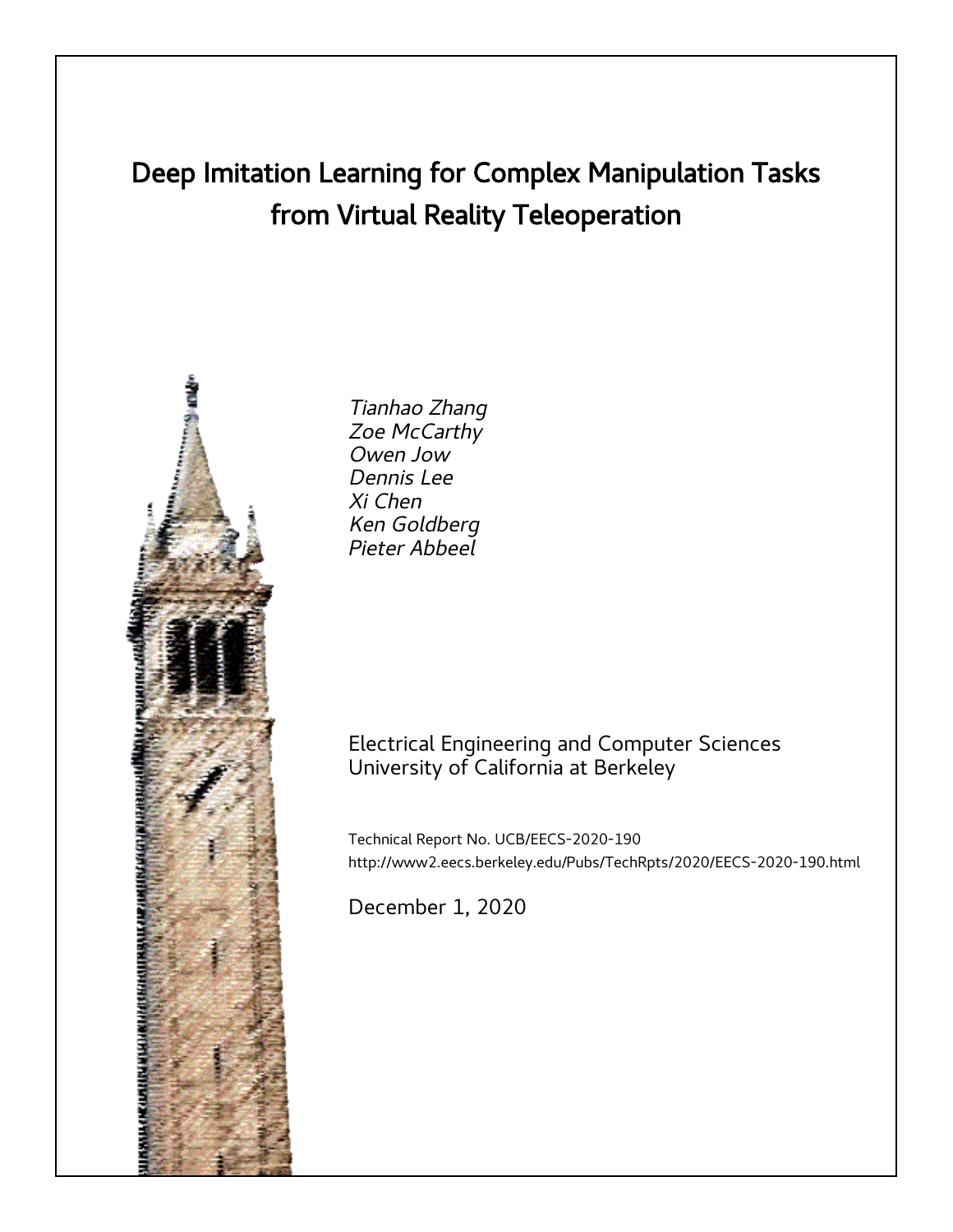Copyright © 2020, by the author(s). All rights reserved.

Permission to make digital or hard copies of all or part of this work for personal or classroom use is granted without fee provided that copies are not made or distributed for profit or commercial advantage and that copies bear this notice and the full citation on the first page. To copy otherwise, to republish, to post on servers or to redistribute to lists, requires prior specific permission.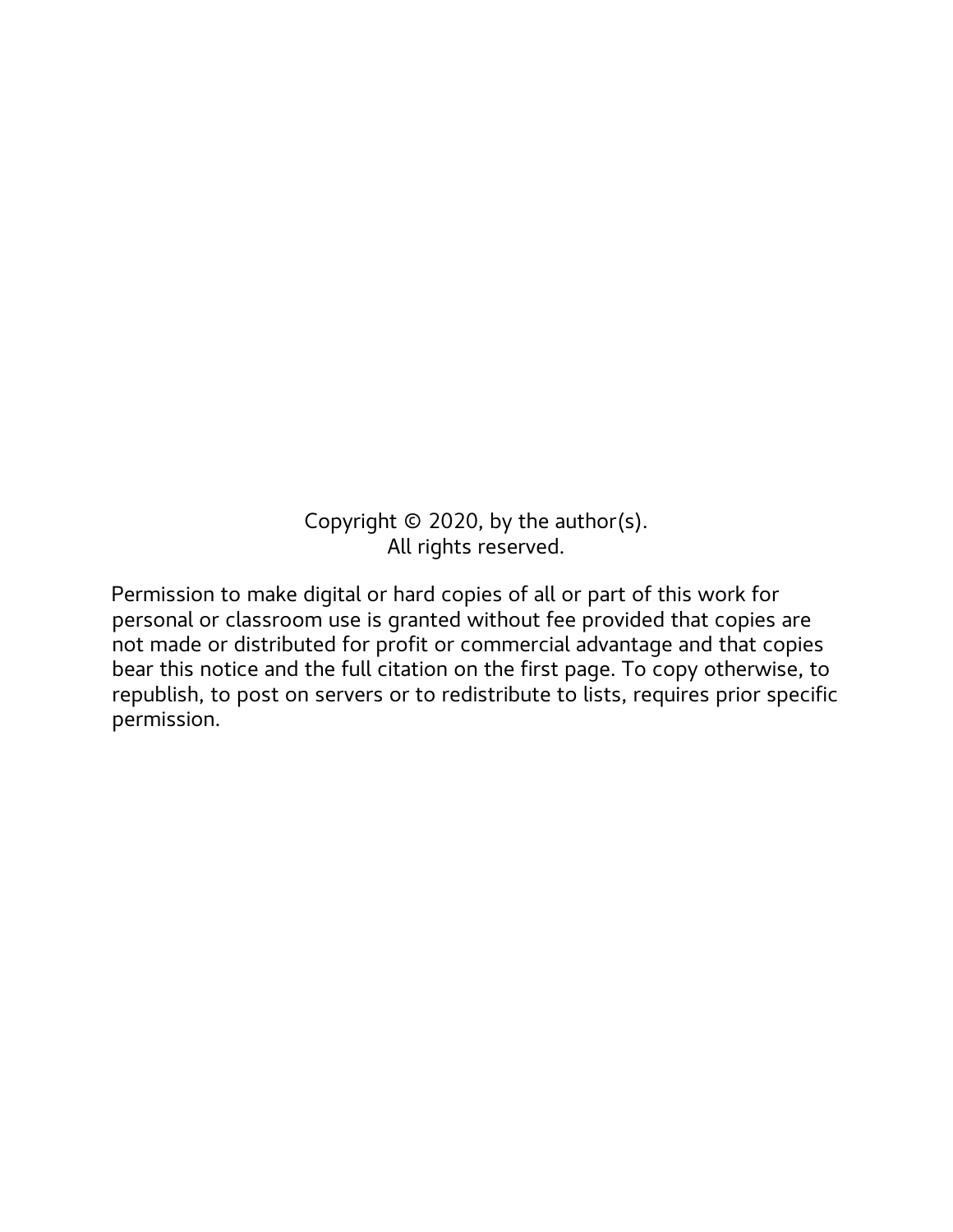## Deep Imitation Learning for Complex Manipulation Tasks from Virtual Reality Teleoperation

by Tianhao Zhang

# **Research Project**

Submitted to the Department of Electrical Engineering and Computer Sciences, University of California at Berkeley, in partial satisfaction of the requirements for the degree of Master of Science, Plan II.

Approval for the Report and Comprehensive Examination:

**Committee:** 

Professor Pieter Abbeel **Research Advisor** Dec -2018

(Date)

**Peressor Ken Goldberg** Second Reader Dec 2018

(Date)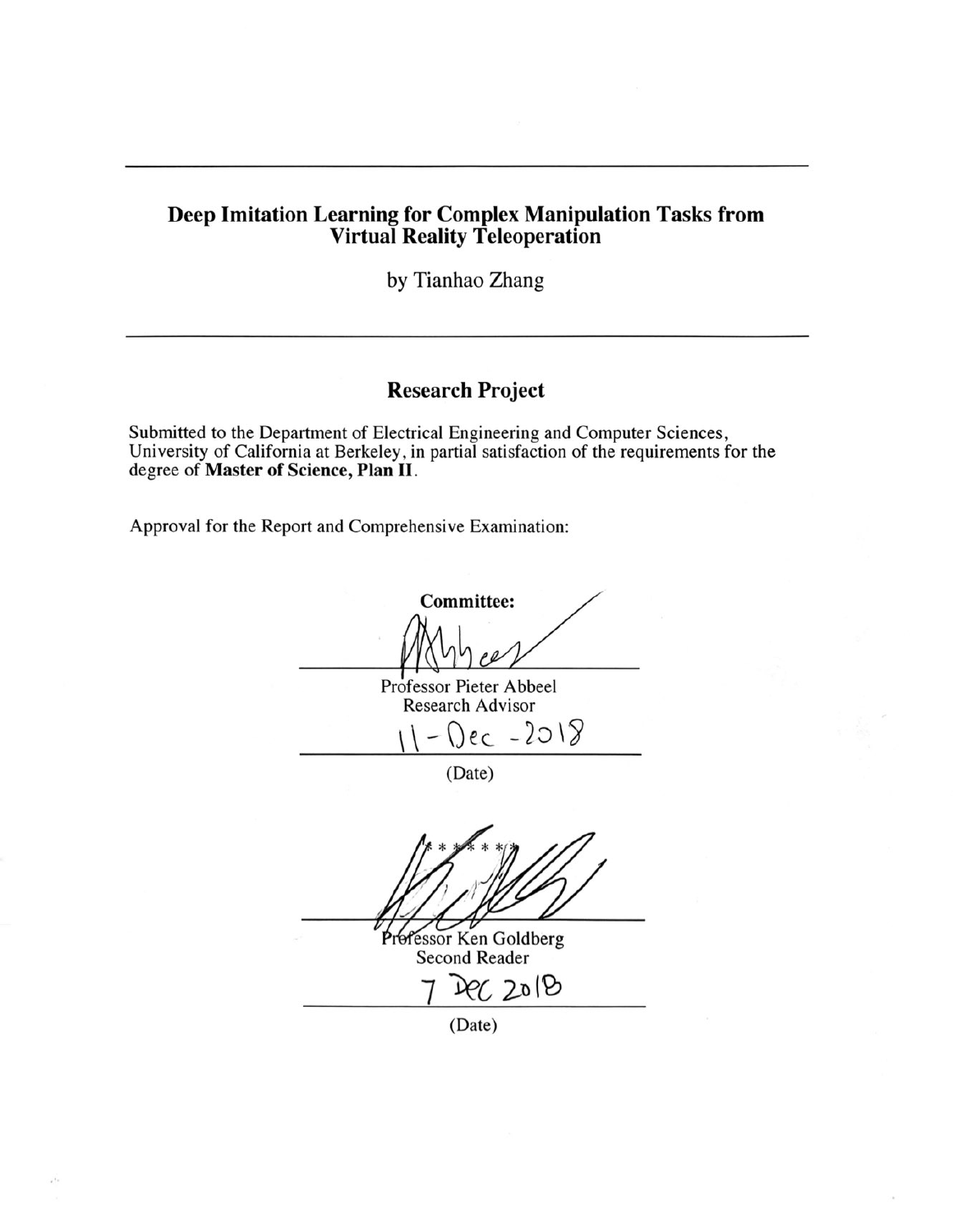# Deep Imitation Learning for Complex Manipulation Tasks from Virtual Reality Teleoperation

Tianhao Zhang<sup>∗12</sup>, Zoe McCarthy<sup>∗1</sup>, Owen Jow<sup>1</sup>, Dennis Lee<sup>1</sup>, Xi Chen<sup>12</sup>, Ken Goldberg<sup>1</sup>, Pieter Abbeel<sup>1-4</sup>

*Abstract*— Imitation learning is a powerful paradigm for robot skill acquisition. However, obtaining demonstrations suitable for learning a policy that maps from raw pixels to actions can be challenging. In this paper we describe how consumergrade Virtual Reality headsets and hand tracking hardware can be used to naturally teleoperate robots to perform complex tasks. We also describe how imitation learning can learn deep neural network policies (mapping from pixels to actions) that can acquire the demonstrated skills. Our experiments showcase the effectiveness of our approach for learning visuomotor skills.

#### I. INTRODUCTION

Imitation learning is a class of methods for acquiring skills by observing demonstrations (see, e.g., [1], [2], [3] for surveys). It has been applied successfully to a wide range of domains in robotics, for example to autonomous driving [4], [5], [6], autonomous helicopter flight [7], gesturing [8], and manipulation [9], [10].

High-quality demonstrations are required for imitation learning to succeed. It is straightforward to obtain human demonstrations for car driving [4], [5] or RC helicopter flight [7], because existing control interfaces allow human operators to perform sophisticated, high-quality maneuvers in these domains easily. By contrast, it has been challenging to collect high-quality demonstrations for robotic manipulation. Kinesthetic teaching, in which the human operator guides the robot by force on the robot's body, can be used to gather demonstrations [9], [11], but is unsuitable for learning visuomotor policies that map from pixels to actions due to the unwanted appearance of human arms.

Demonstrations could instead be collected from running trajectory optimization [12], [13], [14], [15] or reinforcement learning [16], [17], [18], [19], [20], [21], [22], but these methods require well-shaped, carefully designed reward functions, access to dynamics model, and substantial robot interaction time. Since these requirements are challenging to meet even for robotics experts, generating high-quality demonstrations programmatically for a wide range of manipulation tasks remains impractical for most situations.

Teleoperation systems designed for robotic manipulation, such as the da Vinci Surgical System developed by Intuitive Surgical Inc. [23], allow high-quality demonstrations to be easily collected without any visual obstructions. Such systems,



Fig. 1: Virtual Reality teleoperation in action however, can be expensive and are oftentimes tailored towards specialized hardware.

So we set out to answer two questions in this paper:

- Can we build an inexpensive teleoperation system that allows intuitive robotic manipulation and collection of high-quality demonstrations suitable for learning?
- With high-quality demonstrations, can imitation learning succeed in solving a wide range of challenging manipulation tasks using a practical amount of data?

To answer the first question, we built a system that uses consumer-grade Virtual Reality (VR) devices to teleoperate a PR2 robot. A human operator of our system uses a VR headset to perceive the environment through the robot's sensor space, and controls the robot with motion-tracked VR controllers in a way that leverages the natural manipulation instincts that humans possess (see Fig. 1). This setup ensures that the human and the robot share exactly the same observation and action space, eliminating the possibility of the human making any decision based on information not available to the robot, and preventing visual distractions, like human hands for kinesthetic teaching, from entering the environment.

To answer the second question, we collected demonstrations using our system on ten real-world manipulation tasks with a PR2 robot, and trained deep visuomotor policies that directly map from pixels to actions using behavioral cloning, a simple imitation learning method. We show that behavioral cloning, with high-quality demonstrations, is surprisingly effective. For an expanded description of each task, please see our supplemental video and supplemental website $<sup>1</sup>$ .</sup>

In summary, our main contributions are:

<sup>\*</sup>These authors contributed equally to this work.

 $1$ Department of Electrical Engineering and Computer Science, University of California, Berkeley

<sup>2</sup>Embodied Intelligence

<sup>3</sup>OpenAI

<sup>4</sup> International Computer Science Institute (ICSI)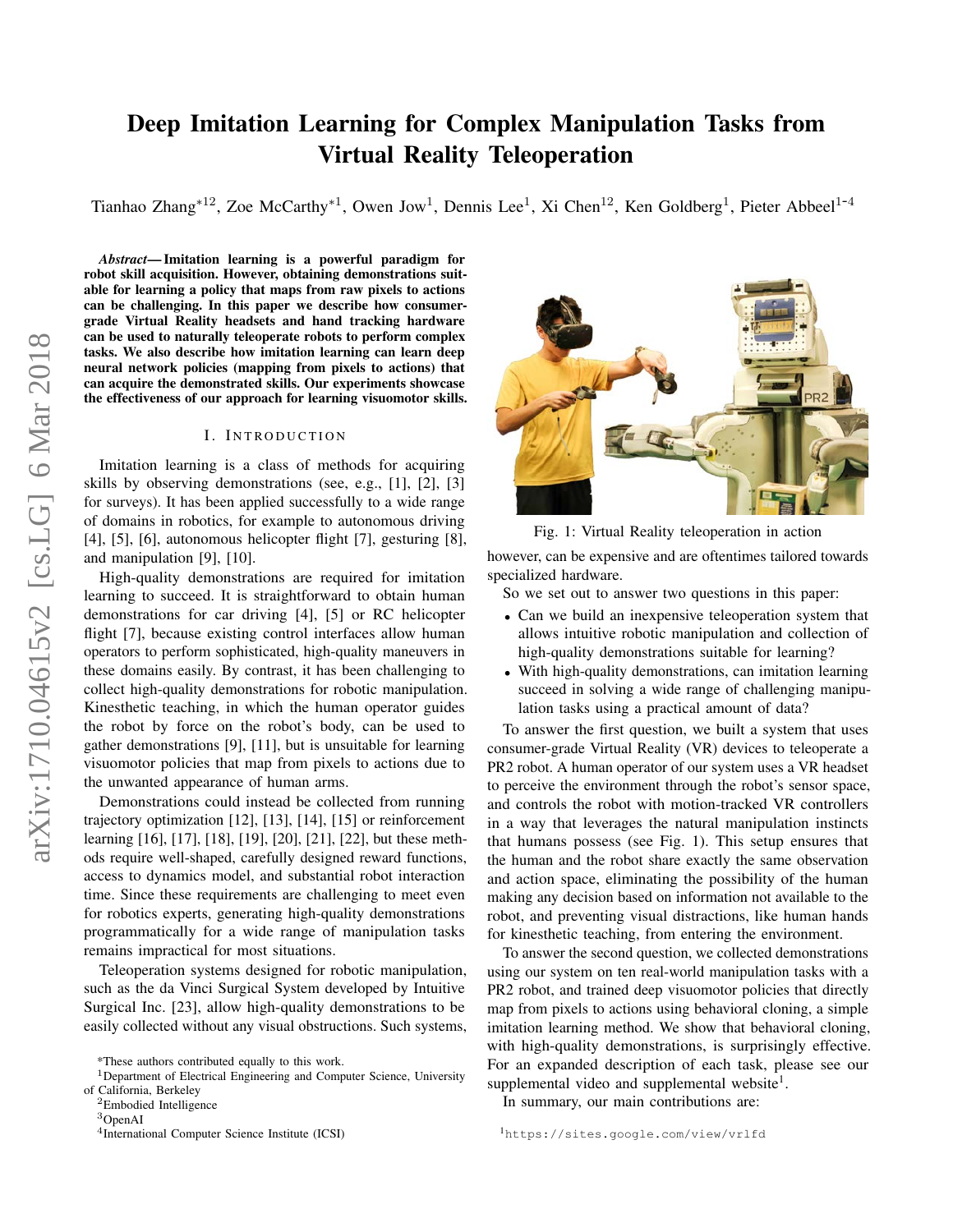- We built a VR teleoperation system on a real PR2 robot using consumer-grade VR devices.
- We proposed a single neural network architecture (Fig. 3) for all tasks that maps from raw color and depth pixels to actions, augmented with auxiliary prediction connections to accelerate learning.
- Perhaps our most surprising finding is that, for each task, less than 30 minutes of demonstration data is sufficient to learn a successful policy, with the same hyperparameters and neural network architecture used across all tasks.

### II. RELATED WORK

Two main lines of work within imitation learning are behavioral cloning, which performs supervised learning from observations to actions (e.g., [4], [24]) and inverse reinforcement learning [25], where a reward function [26], [27], [28], [29], [30] is estimated to explain the demonstrations as (near) optimal behavior. This work focuses on behavioral cloning.

Behavioral cloning has led to many successes in robotics when a low-dimensional representation of environment state is available [31], [32], [33], [34]. However, it is often challenging to extract state information and hence more desirable to learn policies that directly take in raw pixels. This approach has proven successful in domains where collecting such demonstrations is natural, such as simulated environments [24], [35], driving [4], [5], [6], and drones [36].

For real-world robotic manipulation, however, collecting demonstrations suitable for learning visual policies is difficult. Kinesthetic teaching is not intuitive and can result in unwanted visual artifacts [9], [11]. Using motion capture devices for teleoperation, such as [37], is more intuitive and can solve this issue. However, the human teacher typically observes the scene through a different angle from the robot, which may render certain objects only visible to the human or the robot (due to occlusions), making imitation challenging. Another approach is to collect third-person demonstrations, such as raw videos [38], [39], but this poses challenges in learning.

On the other hand, Virtual Reality teleoperation allows for a direct mapping of observations and actions between the teacher and the robot and does not suffer from the above correspondence issues [3], while also leveraging the natural manipulation instincts that the human teacher possesses. In a non-learning setting, VR teleoperation has been recently explored for controlling humanoid robots [40], [41], [42], for simulated dexterous manipulation [43], and for communicating motion intent [44]. Existing use cases of VR for learning policies have so far been limited to collecting waypoints of low-dimensional robot states [45], [46].

Reinforcement learning (RL) provides an alternative for skill acquisition, where a robot acquires skills from its own trial and error. While more traditional RL success stories in robotics (e.g., [47], [48], [49]) work in state space, more recent work has been able to learn deep neural net policies from pixels to actions (e.g., [17], [18], [20]). While learning policies from pixels to actions has been remarkably successful, the amount of exploration required can often be impractical for real robot systems (e.g., the Atari results would have taken



Fig. 2: First-person view from inside our VR teleoperation system during a demonstration, which includes VR visualizations helpful for the human operator (see Section III-B).

40 days of real-time experience). Guided Policy Search [20] is able to significantly reduce sample complexity, but in turn it relies on using trajectory-centric reinforcement learning to autonomously obtain demonstrations of the task at hand. In addition, reinforcement learning algorithms require a reward function, which can be difficult to specify in practice [50].

#### III. VIRTUAL REALITY TELEOPERATION

In this section, we describe our Virtual Reality teleoperation system and discuss how it allows humans to naturally produce demonstrations suitable for learning policies from pixels.

#### *A. Hardware*

We base our teleoperation platform on the Vive VR system, a consumer-grade VR device that costs \$600, and a PR2 robot. The Vive provides a headset for head-mounted display and two hand controllers, each with 6 DoF pose tracking at sub-millimeter precision at 90 Hz in a room-scale tracking area. For visual sensing, we use the Primesense Carmine 1.09, a low-cost 3D camera, mounted on the robot head for providing first-person color and depth images at 30 Hz. Our teleoperation system is written in Unity, a 3D game engine that supports major VR headsets such as the Vive.

#### *B. Visual Interface*

We designed the visual environment of our teleoperation system to be informative and intuitive for human operators, to best leverage their intuition about 3D space during teleoperation, while remaining comfortable to operate for extended periods of time.

One may imagine presenting the scene to the user by displaying a pair of images, captured from a stereo camera, into the two lenses of the VR head-mounted display. While easy to implement, this scheme can lead to motion sickness, since it is difficult to ensure the displayed scene is consistent with the human operator's head motion with little time lag. The robot head, where the camera is mounted, is not only less precise and agile compared to the human head, but also has fewer degrees of freedom: the human head can move with a full six degrees of freedom, but the PR2's head has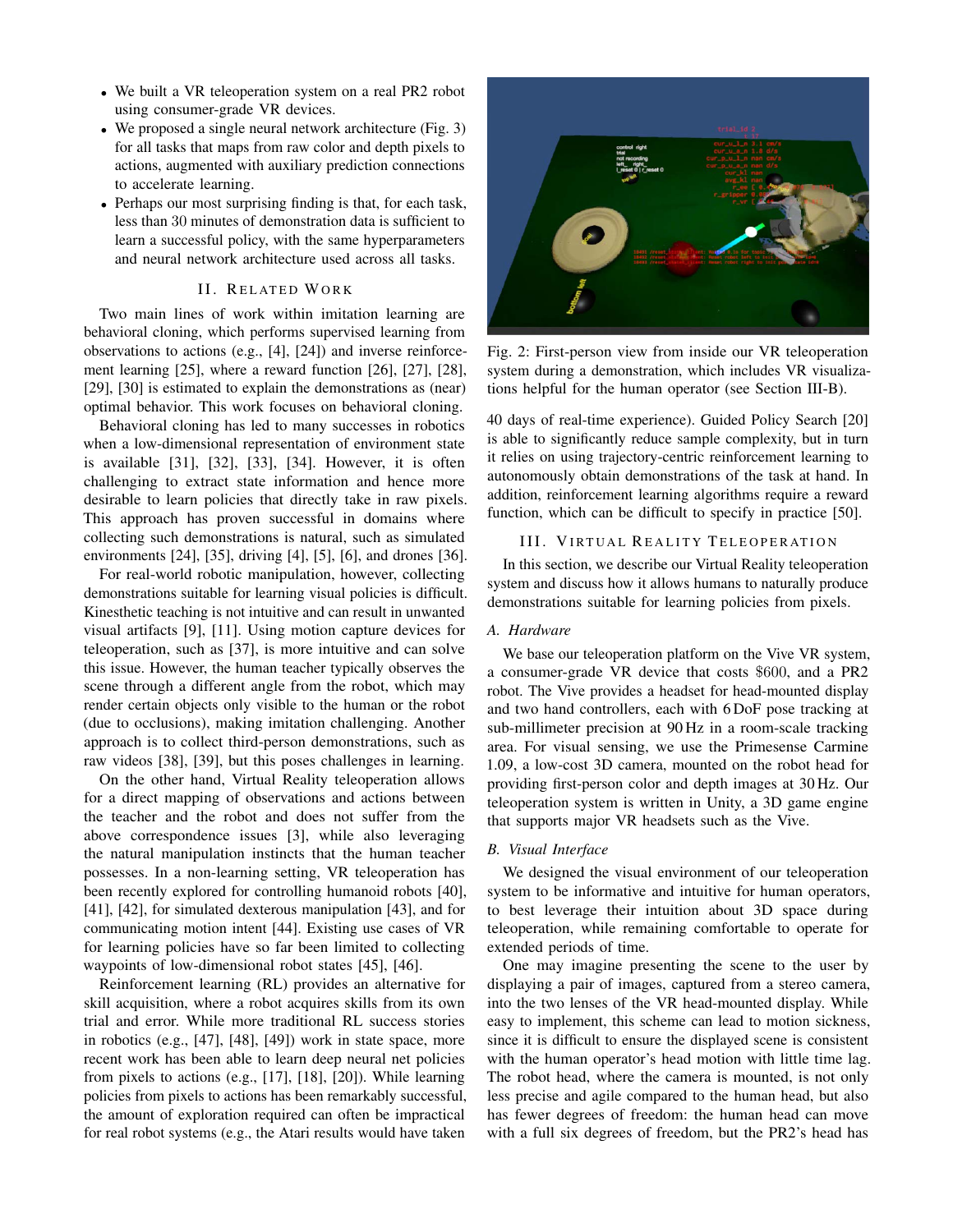two. To compensate, the PR2's slow base and torso would have to move in addition to achieve a given 6D head pose, leading to greater potential inconsistency and lag between the user's head pose movements and the displayed scene.

To avoid these problems, we use an RGB-D camera to capture color images with per-pixel depth values, and we render the corresponding colored 3D point cloud, processed to remove gaps between points, as physical objects in the virtual environment. The human operator views the environment via a virtual camera whose pose is instantaneously updated to reflect the operator's head movement. This allows us to avoid motion sickness. Note that allowing head movements does not change the information available to the operator. In addition, this approach allows useful 3D visualizations to be overlayed on the point cloud to assist the operator throughout the teleoperation process. For example, markers can be placed at specified 3D locations to instruct operators where to initialize objects during training, and a 3D arrow indicating intended human control can be plotted alongside other textual displays. See Fig. 2 and supplemental video for views from within our system.

#### *C. Control Interface*

We use the Vive hand controllers for controlling the robot's arms and use the trigger button on the controller to signal the robot gripper to fully open or close. Thanks to the immersive visual interface made possible by VR, we can map the human operator and the robot to a unified coordinate frame in the virtual environment, where the pose of the operator's hand, tracked by the VR controller, is interpreted as the target pose of the robot's corresponding gripper. We collect the target pose of the gripper at 10 Hz, which is used by a built-in low-level Jacobian-transpose based controller to control the robot arm at 1k Hz at the torque level.

This control mechanism is very natural, because humans can simply move their hand and the pose target for the robot gripper is moved in the same way, making it easy for even firsttime users to accomplish complex manipulation tasks. There is minimal difference in kinematics in this setting – unlike kinesthetic teaching, where the human operators must use very different movement than they would naturally to achieve the same motion of their hands. In addition, the operator receives instantaneous feedback from the environment, such as how objects in the environment react to the robot's movements. Another advantage of this control scheme is that it provides an intuitive way to apply force control. When the gripper is not obstructed by any object, the low-level controller effectively performs position control for the gripper. However, when the gripper starts making contact and becomes hindered, which often happens in the contact-rich manipulation tasks considered in this paper, the magnitude of the difference between the target pose and the instantaneous pose will scale proportionally with the amount of force exerted by the gripper. This allows the human operator to dynamically vary the force as needed, for example, during insertion and pushing, after visually observing discrepancies between the actual and desired gripper poses.

#### IV. LEARNING

Here we present a simple behavioral cloning algorithm to learn our neural network control policies. This entails collecting a dataset  $\mathcal{D}_{task} = \{(o_t^{(i)}, u_t^{(i)})\}$  that consists of example pairs of observation and corresponding controls through multiple demonstrations for a given task. The neural network policy  $\pi_{\theta}(u_t|o_t)$ , parametrized by  $\theta$ , then learns a function that reconstructs the controls from the observation for each example pair.

#### *A. Neural Network Control Policies*

The inputs  $o_t = (I_t, D_t, p_{t-4:t})$  at time step t to the neural network policy includes (a) current RGB image  $I_t \in \mathbb{R}^{160 \times 120 \times 3}$ , (b) current depth image  $D_t \in \mathbb{R}^{160 \times 120}$ (both collected by the on-board 3D camera), and (c) three points on the end effector of the right arm, used for representing pose similar to [20], for the 5 most recent steps  $p_{t-4:t} \in \mathbb{R}^{45}$ .

Including the short history of the end-effector points allows the robot to infer velocity and acceleration from the kinematic state. We choose not to include the 7 dimensional joint angles of the right arm as inputs since the human operator can only directly control the position and orientation, which collectively are the 6 DoF of the end effector.

The neural network outputs the current control  $u_t$ , which consists of angular velocity  $\omega_t \in \mathbb{R}^3$  and linear velocity  $v_t \in \mathbb{R}^3$  of the right hand, as well as the desired gripper open/close  $g_t \in \{0, 1\}$  for tasks involving grasping. Although our platform supports controlling both arms and the head, for simplicity we only subjected the right arm to control and froze all other joints except when resetting to initial states.<sup>2</sup> During execution, the policy  $\pi_{\theta}$  generates the control  $u_t = \pi_\theta(o_t)$  given current observation  $o_t$ . Observations and controls are both collected at 10 Hz.

Our neural network architecture, as shown in Fig. 3, closely follows [20], except that we additionally provide depth image as input and include auxiliary prediction tasks to accelerate learning. Concretely, our neural network policy  $\pi_{\theta}$  can be decomposed into three modules  $\theta = (\theta_{vision}, \theta_{aux}, \theta_{control})$ . Given observation  $o_t$ , a convolutional neural network with a spatial soft-argmax layer [20] first extracts spatial feature points from images (Eq. 1), followed by a small fullyconnected network for auxiliary prediction (Eq. 2), and finally another fully-connected network outputs the control (Eq. 3). Except for the final layer and the spatial soft-argmax layer, each layer is followed by a layer of rectified linear units.

$$
f_t = \text{CNN}(I_t, D_t; \theta_{vision})
$$
\n(1)

$$
s_t = \text{NN}(f_t; \theta_{aux}) \tag{2}
$$

$$
u_t = NN(p_{t-4:t}, f_t, s_t; \theta_{control})
$$
\n(3)

#### *B. Loss Functions*

The loss function used for our experiments is a small modification to the standard loss function for behavioral

<sup>2</sup>The left arm may move in face of sufficient external force, such as in the plane task.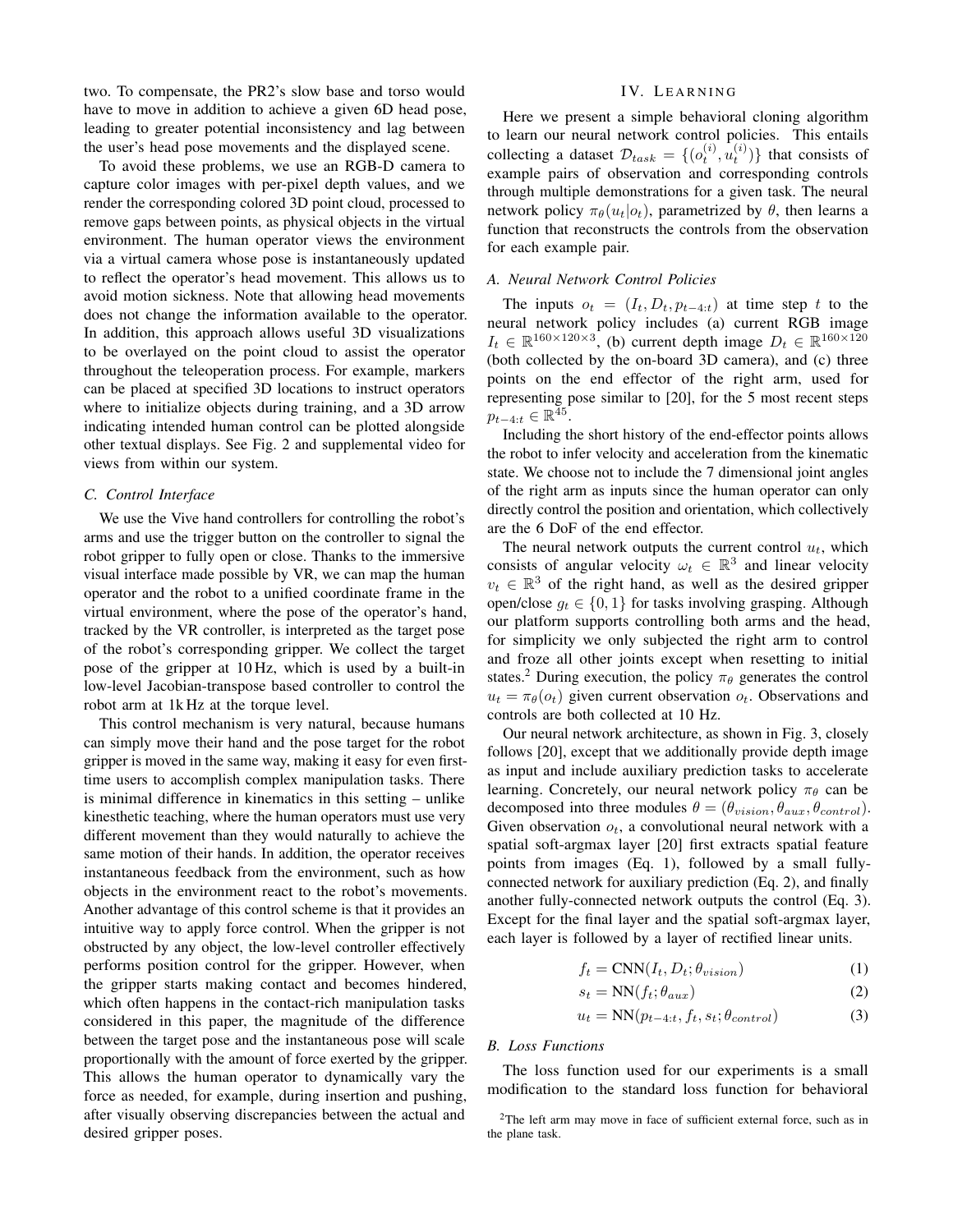

Fig. 3: Architecture of our neural network policies

cloning. Given an example pair  $(o_t, u_t)$ , behavioral cloning algorithms typically use  $l_1$  and  $l_2$  losses to fit the training data:

$$
\mathcal{L}_{l2} = ||\pi_{\theta}(o_t) - u_t||_2^2, \quad \mathcal{L}_{l1} = ||\pi_{\theta}(o_t) - u_t||_1 \quad (4)
$$

Since we care more about the direction than the magnitude of the movement of the end effector, we also introduce a loss to encourage directional alignment between the demonstrated controls and network outputs, as follows (note the arccos outputs are in the range of  $[0, \pi]$ :

$$
\mathcal{L}_c = \arccos\left(\frac{u_t^T \pi_\theta(o_t)}{||u_t|| \, ||\pi_\theta(o_t)||}\right) \tag{5}
$$

For tasks that involve grasping, the final layer outputs a scalar logit  $\hat{g}_t$  for gripper open/close prediction  $g_t \in \{0, 1\}$ , which we train using sigmoid cross entropy loss:

$$
\mathcal{L}_g = g_t \log(\sigma(\hat{g}_t)) - (1 - g_t) \log(1 - \sigma(\hat{g}_t)) \tag{6}
$$

The overall loss function is a weighted combination of standard loss functions, as described above, and additional loss functions for auxiliary prediction tasks (see Section IV-C).

$$
\mathcal{L}(\theta) = \lambda_{l2} \mathcal{L}_{l2} + \lambda_{l1} \mathcal{L}_{l1} + \lambda_c \mathcal{L}_c + \lambda_g \mathcal{L}_g + \lambda_{aux} \sum_a \mathcal{L}_{aux}^{(a)} \quad (7)
$$

We used stochastic gradient descent to train our neural network policies with batches randomly sampled from  $\mathcal{D}_{task}$ .

#### *C. Auxiliary Loss Functions*

We include auxiliary prediction tasks as an extra source of self-supervision. Similar approaches that leverage selfsupervisory signals were shown by [51] to improve data efficiency and robustness. For each auxiliary task  $a$ , a small module of two fully-connected layers is added after the spatial soft-argmax layer, i.e.  $\hat{s}_{t}^{(a)} = NN(f_t; \theta_{aux}^{(a)})$ , and is trained using l2 loss with label  $s_t^{(a)}$ :

$$
\mathcal{L}_{aux}^{(a)} = ||NN(f_t; \theta_{aux}^{(a)}) - s_t^{(a)}||_2^2
$$
 (8)

In our experiments, the labels  $s_t^{(a)}$  for these auxiliary tasks can be readily inferred from the dataset  $\mathcal{D}_{task}$ , such as the current gripper pose  $p_t$  and the final gripper pose  $p_T$ . This resembles the pretraining process in [20], where the CNN is pretrained with a separate dataset of images with labeled gripper and object poses, but our approach requires no additional dataset and all training is done concurrently.

#### V. EXPERIMENTS

Our primary goal is to empirically investigate the effectiveness of simple imitation learning using demonstrations collected via Virtual Reality teleoperation:

(i) Can we use our system to train, with little tuning, successful deep visuomotor policies for a range of challenging manipulation tasks?

In addition, we strive to further understand the results by analyzing the following aspects:

- (ii) What is the sample complexity for learning an example manipulation task using our system?
- (iii) Does our auxiliary prediction loss improve data efficiency for learning real-world robotic manipulation?

In this section, we describe a set of experiments on a real PR2 robot to answer these questions. Our findings are somewhat surprising: while folk wisdom suggests deep learning from raw pixels would require large amounts of data, with under 30 minutes of demonstrations for each task, the learned policies already achieve high success rates and good generalization.

#### *A. Experimental Setup*

We chose a range of challenging manipulation tasks (see Fig. 4), where the robot must (a) reach a bottle, (b) grasp a tool, (c) push a toy block, (d) attach wheels to a toy plane, (e) insert a block onto a shape-sorting cube, (f) align a tool with a nail, (g) grasp and place a toy fruit onto a plate, (h) grasp and drop a toy fruit into a bowl and push the bowl, (i) perform grasp-and-place in sequence for two toy fruits, (j) pick up a piece of disheveled cloth.

Successful control policies must learn object localization (a, b, c, g, h, i), high-precision control (a, f, e), managing simple deformable objects (j), and handling contact (c, d, e, f, h, i), all on top of good generalization. Since imitation learning often suffers from poor long horizon performance due to compounding errors, we added tasks (g, h, i) that require multiple stages of movements and a longer duration to complete. We chose tasks (d, e, f) because they were previously used to demonstrate the performance of stateof-the-art algorithms for real-world robotic manipulation [20]. See Appendix VI-A for detailed task specifications, descriptions of the initial states, and the success metrics used for test-time evaluation.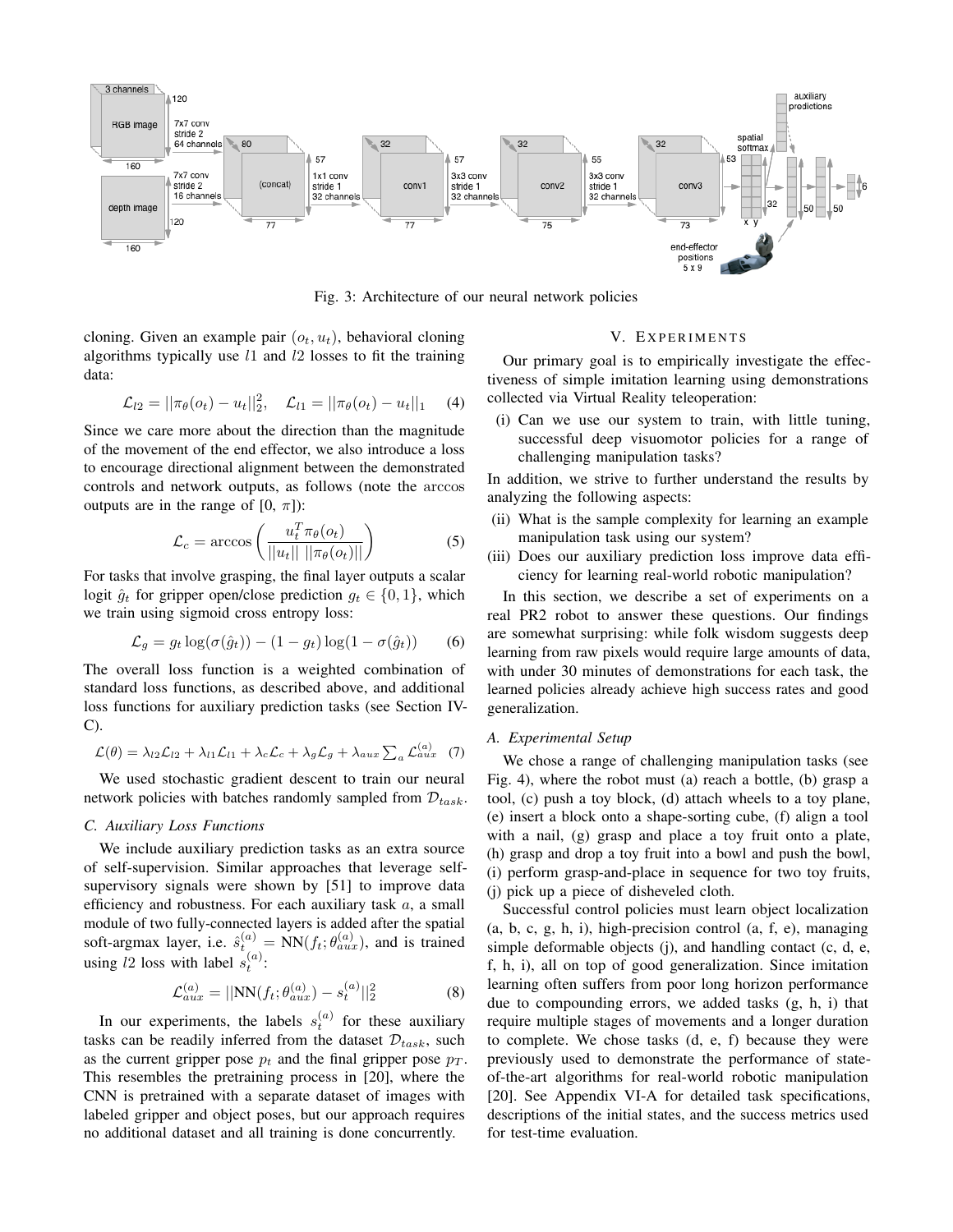

Fig. 4: Examples of successful trials performed by the learned policies during evaluation. Each column shows the image

inputs  $I_t$  at  $t = 0, \frac{T}{2}, T$  for the corresponding task.

TABLE I: Top: success rates of the learned policies averaged across all initial states during test time (see Sec. V-B for details). Bottom: statistics of training data, including total time during demonstration, average length of demonstrations, and total number of demonstrations.

| task                     | reaching | grasping | pushing | plane | cube  | nail         | grasp-and-place | grasp-drop-push | grasp-place-x2 | cloth |
|--------------------------|----------|----------|---------|-------|-------|--------------|-----------------|-----------------|----------------|-------|
| test                     | 91.6%    | 97.2%    | 98.9%   | 87.5% | 85.7% | $.5\%$<br>87 | 96.0%           | 83.3%           | 80%            | 97.4% |
| demo time<br>(min)       | 13.7     | 11.1     | 16.9    | 25.0  | 12.7  | 13.6         | 12.3            | 14.5            | 11.6           | 10.1  |
| avg length<br>(at 10 Hz) | 41       | 37       | 58      | 47    | 37    | 38           | 68              | 87              | 116            | 60    |
| # demo                   | 200      | 180      | 175     | 319   | 206   | 215          | 109             | 100             | 60             | 100   |

We collected demonstrations for each task using our VR teleoperation system (see Table I for summary). As our goal was to validate the feasibility of our method, we did not perform an explicit search for the minimum number of demonstrations required for learning successful policies. Furthermore, interaction with the robot usually took place in a single session, unlike iterative learning algorithms which require interspersed data collection between iterations.

In addition to having a sufficient number of samples, learning a successful policy also requires sufficient variations in the training data. While prior methods, such as GPS [20], rely on linear Gaussian controllers to inject desired noise, we found that demonstrations collected by human operators naturally display sufficient local variations, as shown in Fig. 5.

#### *B. Results and Analysis*

In the following subsections, we answer the questions we put forth at the beginning of this section.



Fig. 5: Overlay of six demonstration trajectories starting from the same initial state for the grasping task.

*Question (i) Can we use our system to train, with little tuning, successful deep visuomotor policies for a range of challenging manipulation tasks?*

To answer this question, we trained a neural network policy for each task using the procedure summarized in the preceding sections. In particular, we used a fixed set of hyperparameters (including neural net architecture) across all the tasks. To explore the effectiveness of this simple learning algorithm, we used a small amount of demonstrations (all under 30 minutes' worth) as training data for each task (see Table I).

We evaluated the learned policies at unseen initial states at test time. Specifications of the initial states and the success metric can be found in Appendix VI-A. While evaluating tasks involving free-form objects (i.e. all except d, e, f), we selected object initial positions uniformly distributed within the training regime, with random local variations around these positions.

Table I shows the success rates of our learned policies for all tasks, while Fig. 4 depicts illustrations of successful trials performed by the learned policies. Surprisingly, with under 30 minutes of demonstrations for each task, all learned policies achieved high success rates and good generalization to test situations. The results suggest that a simple imitation learning algorithm can train successful control policies for a range of real-world manipulation tasks, while achieving tractable sample efficiency and good performance, even in long running tasks.

In addition to successfully completing the tasks, the policies in some cases demonstrated good command of the acquired skills. In the pushing task, the robot learned how to balance the block to maintain the correct direction using a single point of contact (see Fig. 6). In the plane task, the policy chose to wiggle slightly only when movement came to a halt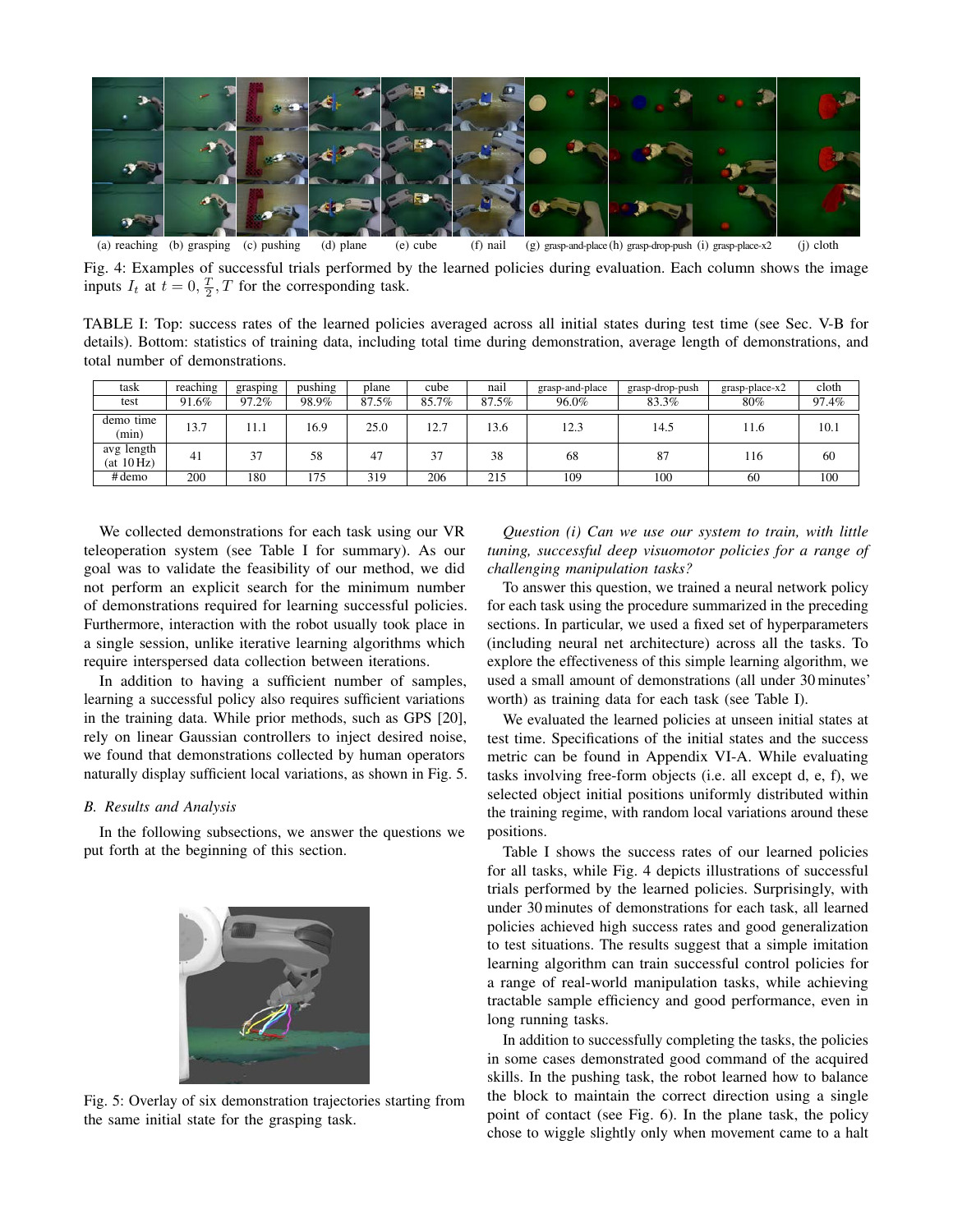

Fig. 6: Example successful trials of the learned policies during evaluation (top: pushing; bottom: grasp-place x2)

in the middle of the insertion sequence. It is worth noting that the policies were able to complete a sequence of maneuvers in long-running tasks, which shows that the policies also learned how to transition from one skill to another. Fig. 6 showcases a successful trial performed by the learned policy on the grasp-place-x2 task.

*Suboptimal Behaviors:* While achieving success according to our metric, the learned policies were often suboptimal compared to human demonstrations. A common case is that the robot did not follow the shortest path to the goal as in the demonstrations, moved slowly, or paused entirely before resuming motion. In tasks involving grasping, the robot might accidentally nudge the object or attempt grasping several times.

*Failure Cases:* For each task, we report their failure behaviors: (a) knocked over the bottle during reaching, (b) went to the correct position of the tool but failed to close the gripper, (c) stuck the block onto the upper or lower boundaries of the target zone, (d) did not land the peg of the wheels onto the plane, (e) stopped moving when the block grew near  $(< 3$  mm) to the slot, and (f) missed the nail and failed to align, (g) failed to grasp the apple or collided with the plate, (h) refused to move after dropping the apple or toppled the bowl during pushing, (i) failed to grasp the second toy fruit, and (j) did not descend far enough to successfully grasp the cloth.



(b) Unseen (extrapolation, see Section V-B) Fig. 7: Initial states for the nail task

|  |                                             |  |  | TABLE II: Success rates of policies trained using different |
|--|---------------------------------------------|--|--|-------------------------------------------------------------|
|  | numbers of demonstrations for the nail task |  |  |                                                             |

| task: nail     |                    |         |  |  |  |  |  |
|----------------|--------------------|---------|--|--|--|--|--|
| number of      | demonstration time | success |  |  |  |  |  |
| demonstrations | (estimated) (min)  | rates   |  |  |  |  |  |
| 193            | 122                | 88.9%   |  |  |  |  |  |
| 115            | 73                 | 77.8%   |  |  |  |  |  |
|                |                    | 50%     |  |  |  |  |  |

*Extrapolation:* We further evaluated the policies at initial states beyond the training regime to explore the limits of the demonstrated generalization. Qualitatively, in the reaching task, the policy rejected a previously unseen green bottle when it was present along with the training bottle. In the pushing task, the robot succeeded even with the block initialized to a position 10 cm lower than any training state. In the grasping task, the policy could handle a hammer placed 6 cm away from the training regime in any direction. Most notably, the policy for the nail task could generalize to new hammer orientations and positions (see Fig. 7b), as well as an unseen nail position the width of the nail's head (3.5 cm) away from the fixed position used during every demonstration.

### *Question (ii) What is the sample complexity for learning an example manipulation task using our system?*

While the learned policies were able to achieve high success rates with a modest amount of demonstrations for all tasks, we are still interested in exploring the boundaries in order to better understand the data efficiency of our method. We chose the nail task and the grasp-and-place task as examples and trained separate policies using progressively smaller subsets of the available demonstrations. We evaluated these policies on the same sets of initial states and report the performance in Table II (nail) and Table III (grasp-and-place). As expected, the performance degrades with smaller amounts of training data, so in principle more demonstrations would further improve on the performances we observed. It is worth noting that only 5 minutes of human demonstrations was needed to achieve 50% success for the nail task.

*Question (iii) Does our auxiliary prediction loss improve data efficiency for learning real-world robotic manipulation?*

Motivated by [51] where auxiliary prediction of selfsupervisory signals were shown to improve data efficiency for simulated games, we introduced similar auxiliary losses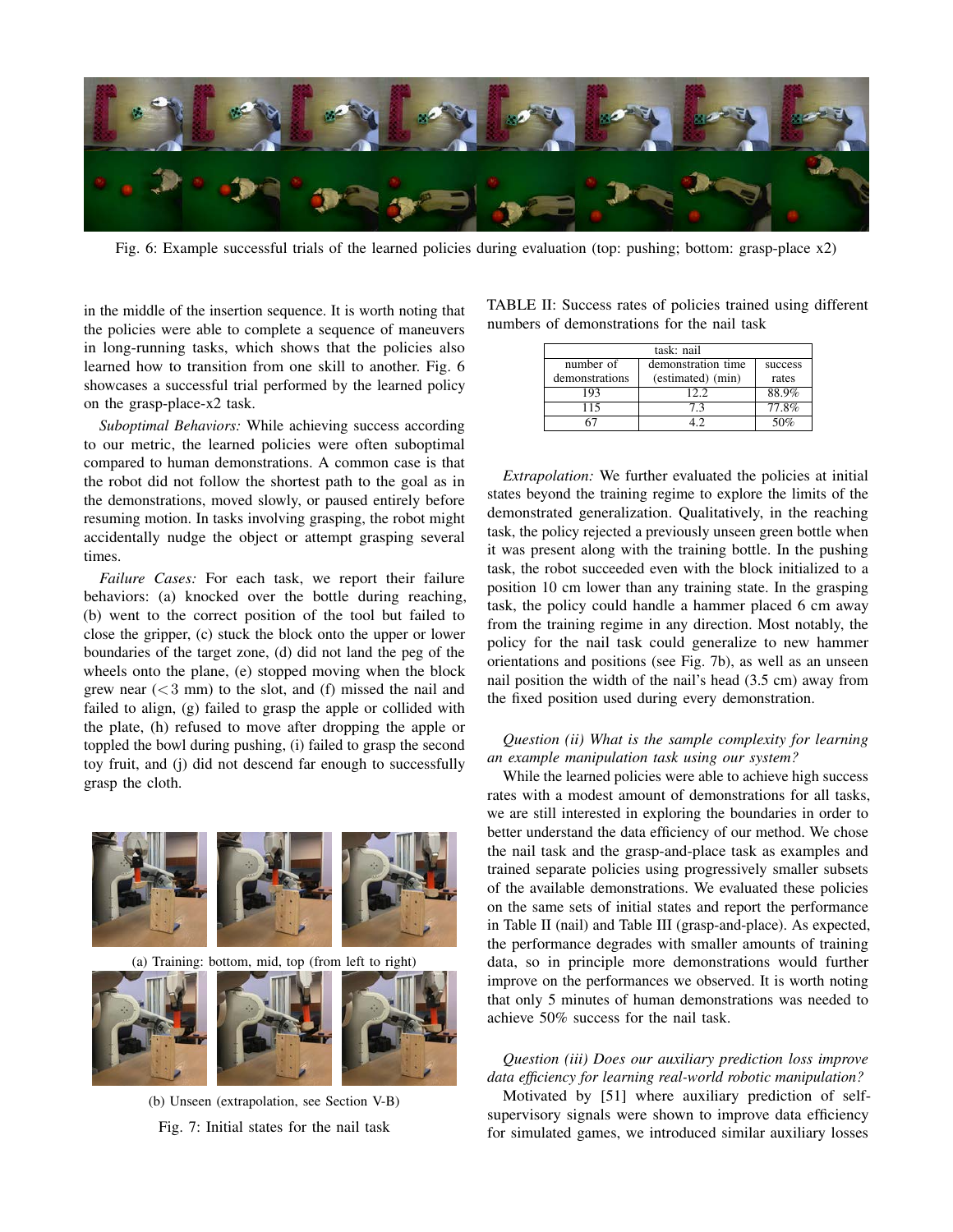| task: grasp-and-place |               |               |  |  |  |  |
|-----------------------|---------------|---------------|--|--|--|--|
| number of             | success rates | success rates |  |  |  |  |
| demonstrations        | (with)        | (without)     |  |  |  |  |
| 109                   | 96%           | 80%           |  |  |  |  |
| 55                    | 53%           | 26%           |  |  |  |  |
|                       | 28%           | 20%           |  |  |  |  |

TABLE III: Comparison of policy when trained with and without auxiliary prediction loss on the grasp-and-place task.

using signals that require no additional efforts to harvest from training demonstrations. It is still interesting to explore whether the same effect can be found for real-world robotic manipulation. We trained policies for the grasp-and-place task with and without auxiliary losses using varying amounts of demonstrations and compared their performance in Table III. We observed that including auxiliary losses indeed empirically improves the data efficiency.

#### VI. CONCLUSION

In this paper, we described a VR teleoperation system that makes it easy to collect high-quality robotic manipulation demonstrations that are suitable for visuomotor learning. Then we present the finding that imitation learning can be surprisingly effective in learning deep policies that map directly from pixel values to actions, only with a small amount of learning data. Trained by imitation learning, a single policy architecture from RGB-D images to actions was shown to successfully learn a range of complex manipulation tasks on a real PR2 robot. We empirically studied the generalization of the learned policies and the data efficiency of this learning approach, and show that less than 30 minutes of demonstrations was required to achieve high success rates in novel situations for all the evaluated tasks.

While our current use of VR proved useful for natural demonstration collection, we can further exploit VR to allow for intuitive policy diagnosis through visualization of policy states, collecting additional demonstration signals such as human-provided control variance, and richer feedback to demonstrators such as haptics and sound. On the learning side, since our system allows controlling the head and both arms of the robot, it would be interesting to learn policies with bimanual manipulation or hand-eye coordination. Another exciting direction of future research is scaling up the system to multiple robots for faster, parallel data collection.

### **APPENDIX**

#### *A. Task Specification*

a) Reaching: This task required the robot to reach for a bottle placed at a random position within a  $30 \times 50$  cm accessible region to the left of the right gripper, which was initialized to a fixed pose before reaching. This is challenging because it is easy to knock down the bottle. We consider a trial successful when the bottle can be grasped at the end if the gripper is manually closed.

b) Grasping: In this task, the robot must grasp a toy hammer on the table. The hammer was placed randomly

in a 15 x 15 cm area at up to 45◦ above or below horizontal and the gripper was initialized as pointing 45◦ upwards, 45◦ downwards or horizontal towards the center. Upon a successful trial, the tool should not be dropped if we manually move the gripper.

c) Pushing: This task required the robot to use a closed gripper to push a LEGO block into a fixed target zone. The block may start in a random position and orientation within a 40 x 20 cm area to the right of the zone, and the gripper was initialized at top, middle, and bottom positions to the right of the block initialization area. This task is challenging because the robot often had to make point contact, which required maintaining the pushing direction while balancing the block.

d) Plane: In this task, the robot attaches the wheels into a toy plane by inserting both the peg and the rectangular base of the wheels, which can only be achieved with precise alignment. The plane was initialized at the four corners of a rectangular region 5 x 8 cm in size and the wheels at the corners of a 7 x 9 cm region with varying orientations. A successful trial means that the plane wheels are fully inserted and cannot be moved.

e) Cube: This task required the robot to insert a toy block into the corresponding slot on the shape sorting cube. During demonstrations, the cube was initialized at two positions 14 cm apart and the block could start from three positions forming a triangle of side 12 cm in length, in total making up 6 training initial states. At test time, we additionally placed the cube and the block at the midpoints of two adjacent initial positions.

f) Nail: In this task, the robot must align the claws of a toy hammer underneath the head of a nail. The nail was placed at a fixed position during demonstrations and the gripper was initialized to three poses as shown in Fig. 7a. At test time, the hammer was also reset to the midpoints, in a fashion similar to that of the cube task. Success means that upon the end of the trial, if we manually lift the gripper the nail goes off.

g) Grasp-and-Place: The robot must first grasp a toy apple, slightly lift it, and place it onto a paper plate. The apple was initially placed within the reachable area of the robot, whereas the position of the plate is fixed. The task is challenging because it requires multiple steps and if the apple is not lifted correctly, the plate will shift during placing. A success is deemed if the gripper is open in the end and the apple is placed within the plate.

h) Grasp-Drop-Push: This task aims to mimic the robot serving food. The robot needs to first grasp and lift a toy apple, drop it into a bowl, and push the bowl to be alongside a cup. The apple is randomly placed in a 20 x 30 cm area, the bowl could start anywhere in a 20 x 20 cm area, and the cup remains in place. This task is challenging because the sequence is long running, with several distinct actions. In addition, it requires 3D awareness to gently drop the apple into the bowl and reposition to push it without catching on the edge of the bowl. A success requires the complete execution of the whole sequence.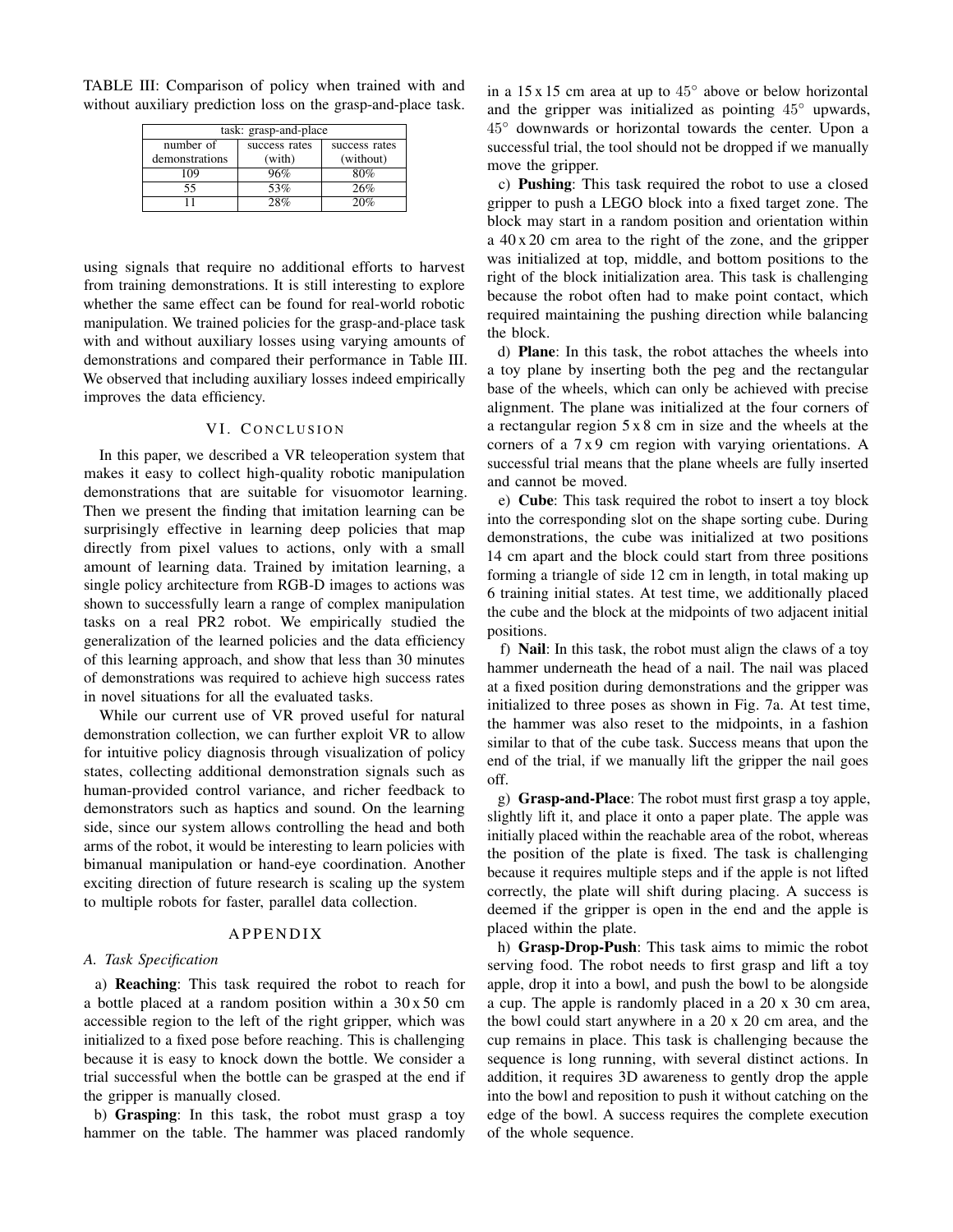i) Grasp-Place-x2: As an extension to the single object grasp-and-place, this task requires the robot to reach for, grasp, and carry a toy orange to a fixed point on the table and then, without stopping, move a toy apple to a different fixed point. Though the positions of the fruits were not varied, this is still challenging because it required long duration to complete and the round fruits easily roll. For a trial to be considered successful, the robot must set the fruits at their target positions smoothly without pausing.

j) Cloth Here, the robot must reach for a disheveled cloth on the table, grasp it, and lift it up into the air. During training, the cloth was placed anywhere within one of two 50 x 50 cm regions on the table, with the two regions 20 cm apart. During testing, the cloth was additionally placed between the two regions, in an unseen location. This task is made challenging by the fact that the cloth can appear in a visually diverse range of shapes and be piled to different heights. Success requires the robot to firmly grasp the cloth and lift it above the table.

#### *B. Loss Functions*

For all experiments, we used the same weighting coefficients of the loss functions  $(\lambda_{l2}, \lambda_{l1}, \lambda_c, \lambda_{aux})$  $(0.01, 1.0, 0.005, 0.0001)$ , and we set  $\lambda_g = 0.01$  for tasks involving gripper open/close. The vision networks  $\theta_{vision}$  for all tasks were trained with an auxiliary loss to predict the current gripper pose  $p_t \in \mathbb{R}^9$ , represented by three points on the end effector, as well as another auxiliary loss to predict the gripper pose at the final time step  $p_T$ . For the plane and cube tasks, where the left gripper was used for holding an object, the vision networks were also trained with an auxiliary loss to predict the current left gripper pose. For the pushing, grasp-and-place, and grasp-drop-push tasks, an additional auxiliary loss for the vision networks was used to predict the current object position, which was inferred from the full history of right gripper pose and open/close status. Note the labels for all auxiliary prediction tasks were only provided during training.

#### *C. Neural Network Policy*

We represent the control policies using neural networks with architecture described in Section IV-A. For all experiments, initial values of network parameters were uniformly sampled from [-0.01, 0.01], except for the filters in the first convolution layer for RGB images, which were initialized from GoogLeNet [52] trained on ImageNet classification. Policies were optimized using ADAM [53] with default learning rate of 0.001 and batch size of 64. Our hyperparameter or architecture search was limited to: a) number of fully-connected hidden layers following the CNN (either one layer of 100 units or two layers of 50 units), b) whether to feed back auxiliary predictions  $s_t$  to the subsequent layer (see Eq. 3), and c)  $l_2$  weight decay of  $\{0, 0.0001\}$ . Typically, the policy achieved satisfactory performance with under three variations from our base architecture.

#### **ACKNOWLEDGMENT**

We thank Yan (Rocky) Duan for constructive writing suggestions and Mengqiao Yu for valuable assistance with the supplementary video. This research was funded in part by the Darpa Simplex program, an ONR PECASE award, and the Berkeley Deep Drive consortium. Tianhao Zhang received support from an EECS department fellowship and a BAIR fellowship. Zoe McCarthy received support from an NSF Fellowship.

### **REFERENCES**

- [1] S. Schaal, "Is imitation learning the route to humanoid robots?" *Trends in cognitive sciences*, vol. 3, no. 6, pp. 233–242, 1999.
- [2] S. Calinon, *Robot programming by demonstration*. EPFL Press, 2009.
- [3] B. D. Argall, S. Chernova, M. Veloso, and B. Browning, "A survey of robot learning from demonstration," *Robotics and autonomous systems*, vol. 57, no. 5, pp. 469–483, 2009.
- [4] D. A. Pomerleau, "Alvinn: An autonomous land vehicle in a neural network," in *Advances in Neural Information Processing Systems*, 1989, pp. 305–313.
- [5] M. Bojarski, D. Del Testa, D. Dworakowski, B. Firner, B. Flepp, P. Goyal, L. D. Jackel, M. Monfort, U. Muller, J. Zhang, *et al.*, "End to end learning for self-driving cars," *arXiv preprint arXiv:1604.07316*, 2016.
- [6] A. Giusti, J. Guzzi, D. C. Cireşan, F.-L. He, J. P. Rodríguez, F. Fontana, M. Faessler, C. Forster, J. Schmidhuber, G. Di Caro, *et al.*, "A machine learning approach to visual perception of forest trails for mobile robots,' *IEEE Robotics and Automation Letters*, vol. 1, no. 2, pp. 661–667, 2016.
- [7] P. Abbeel, A. Coates, and A. Y. Ng, "Autonomous helicopter aerobatics through apprenticeship learning," *The International Journal of Robotics Research*, 2010.
- [8] S. Calinon, F. D'halluin, E. L. Sauser, D. G. Caldwell, and A. G. Billard, "Learning and reproduction of gestures by imitation," *IEEE Robotics & Automation Magazine*, vol. 17, no. 2, pp. 44–54, 2010.
- [9] B. Akgun, M. Cakmak, K. Jiang, and A. L. Thomaz, "Keyframe-based learning from demonstration," *International Journal of Social Robotics*, vol. 4, no. 4, pp. 343–355, 2012.
- [10] J. Schulman, J. Ho, C. Lee, and P. Abbeel, "Learning from demonstrations through the use of non-rigid registration," in *Proceedings of the 16th International Symposium on Robotics Research (ISRR)*, 2013.
- [11] A. Dragan, K. C. Lee, and S. Srinivasa, "Teleoperation with intelligent and customizable interfaces," *Journal of Human-Robot Interaction*, vol. 1, no. 3, 2013.
- [12] A. E. Bryson, *Applied optimal control: optimization, estimation and control*. CRC Press, 1975.
- [13] J. T. Betts, *Practical methods for optimal control and estimation using nonlinear programming*. SIAM, 2010.
- [14] M. Posa, C. Cantu, and R. Tedrake, "A direct method for trajectory optimization of rigid bodies through contact," *The International Journal of Robotics Research*, vol. 33, no. 1, pp. 69–81, 2014.
- [15] S. Levine and P. Abbeel, "Learning neural network policies with guided policy search under unknown dynamics," in *Advances in Neural Information Processing Systems*, 2014, pp. 1071–1079.
- [16] J. Peters and S. Schaal, "Natural actor-critic," *Neurocomputing*, vol. 71, no. 7, pp. 1180–1190, 2008.
- [17] V. Mnih, K. Kavukcuoglu, D. Silver, A. A. Rusu, J. Veness, M. G. Bellemare, A. Graves, M. Riedmiller, A. K. Fidjeland, G. Ostrovski, et al., "Human-level control through deep reinforcement learning," *Nature*, vol. 518, no. 7540, pp. 529–533, 2015.
- [18] J. Schulman, S. Levine, P. Abbeel, M. Jordan, and P. Moritz, "Trust region policy optimization," in *Proceedings of the 32nd International Conference on Machine Learning (ICML-15)*, 2015, pp. 1889–1897.
- [19] T. P. Lillicrap, J. J. Hunt, A. Pritzel, N. Heess, T. Erez, Y. Tassa, D. Silver, and D. Wierstra, "Continuous control with deep reinforcement learning," *arXiv preprint arXiv:1509.02971*, 2015.
- [20] S. Levine, C. Finn, T. Darrell, and P. Abbeel, "End-to-end training of deep visuomotor policies," *Journal of Machine Learning Research*, vol. 17, no. 39, pp. 1–40, 2016.